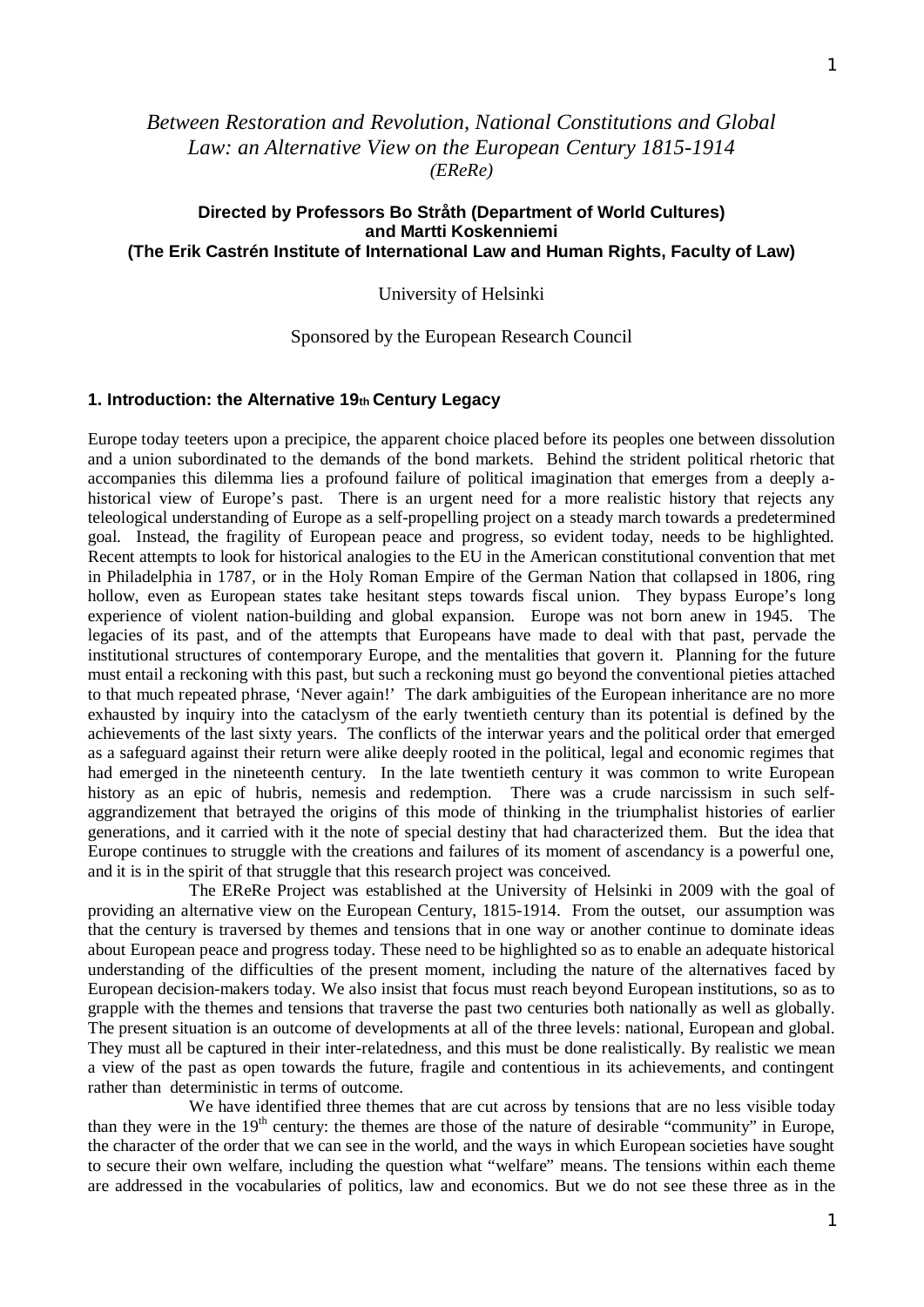common view as parallel tracks, but in their entangled and inter-dynamic dimension. Politics, law and economy each offer contending visions of community, world order and welfare. Moreover, they each have a national as well as an inter- or transnational, and ultimately global dimension. This pattern of entanglements and inter-dynamics between vocabularies and ways of thinking is underpinned by our alternative nonteleological historical perspective. No solution has been the necessary result of impersonal forces; everything has depended, and continues to depend, on human choice. To choose widely today, a realistic history is needed. Our focus does not begin with the revolution in 1789 or some other foundation myth, but with the restoration and the search for European stability, which did not prevent new revolutions, however, as we know today. In the achieved stability was fragility.

When we explore the fragile  $19<sub>th</sub>$  century Europe we do not start from the standard focus on national diversity defined in terms of identity, but focus on political shaping in more complex forms than identity construction. For the past 30 years, national identities have been used as a blueprint for the imagination of today's Europe. These identity stories begin often with a reference to 1789 and unfold in a narrative that suggests the slow capture of claims of identity within an overall liberal frame. We reject such a "Whig history" and want to highlight, instead, the contingency of any chosen date. One might alternatively begin in 1815 so as to highlight restoration and the recurrent authoritarianism in European politics. But the significance of these dates or any other dates is dependent on where one looks: national experiences differ significantly. Moreover, history is a continuum; materials from the  $18<sup>th</sup>$  century must of necessity be included (and will be included) in our descriptions of the  $19<sup>th</sup>$  century. In some areas, the sense of continuity is greater than in others. In intellectual history, for example, it would be impossible to understand developments in politics and science without seeing there a reaction to the earlier predominance of natural law. We wish to examine both liberalism and authoritarianism as well as the presence of an ambivalent traditionalism, even narcissism as key parts of the Europe heritage. And we wish to consider the alternative temporalizations operative in the colonies and in Europe's margins. Perspectives from Latin America, Russia and the Ottoman Empire provide distinct counterpoints for the traditional narrative.

Our alternative history has the potential to establish a European link between constitutional patriotism and coming to terms with the past, which Jürgen Habermas emphasized when he in the German case argued that *Vergangenheitsbewältigung* was the precondition *sine quae non* of *Verfassungspatriotismus.*  This connection has been flagrantly missing in the debate about a European constitution. The past that needs accounting for consists of a realistic assessment of achievements under each of the three themes – the thinking of community, the relationship to the world, and the creation of welfare. In each, we see not just liberal progress but authoritarianism, conflict and tension between contending values and vocabularies. Politics, law and economy have each provided instruments of progress and platforms of struggle simultaneously.

When we integrate all three vocabularies in our history we want to highlight the pronouncedly inter- or perhaps rather counter-disciplinary (law-politics-economy) account that we hope to give of the 19<sup>th</sup> century. The divergence of our vocabularies is a richness but also a problem: the fact of their tending to operate independently and sometimes even in conflict with to each other is part of the European heritage we need to grapple with. In terms of methodology our analyses focuses on the role of language and the dynamic and contentious conceptualization of law and politics in the face of the ongoing transformation of semantic fields.

# **2. Three Thematic Fields of Tension**

Our outline of Europe's past – which we want to explore, refine and underpin in great detail – focuses on the period between the Peace of Vienna (1815) and the outbreak of the "Second European Thirty Years War" (1914). The century 1815-1914 was the pre-war historical ground on which the peace of 1945 and our present conception of Europe were built. It was in that period, when the familiar *problématique* concerning the nature of desirable community (political and economic) was formed and when Europe became conscious of itself as a continent and a tradition situated in an intensely global system of order. It was then, too, when present notions of welfare – what it consists of, how to attain it – were formed, together with the persistent conflicts over those questions. The century began with the battle-lines between revolution and restoration firmly drawn, but unfolded with a constant questioning of the result. The dialectic of change and stability never promised its own resolution and the century testifies at least as much to conflict and fragility as to progress. The tensions we have witnessed in the political, cultural, social, economic and legal fields reflect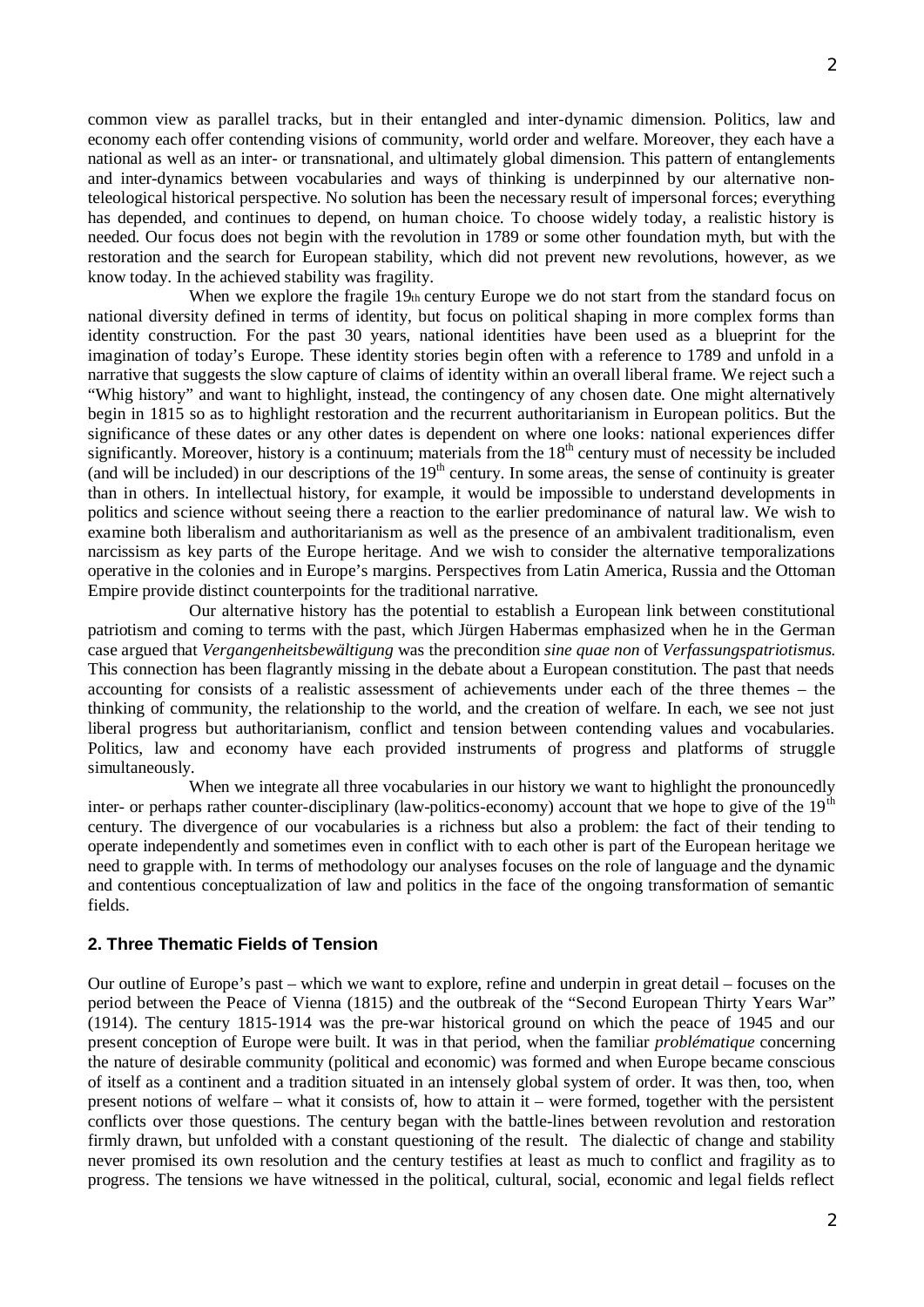back to the antinomy between restoration and revolution with which the century began. The calls for freedom and for authority that we hear today are part of what define, for us, different conceptions of European modernity. The new European order established at the Congress in Vienna in 1815 was constructed between restoration and revolution and lasted until 1914. During the "Congress era" wars in Europe decreased, whereas the number of civil wars increased and "'the Revolution' came to no end" (Koselleck 1969:199-229). The only wars which challenged the borders regulated in the Treaty were the Italian and German unification wars between 1859 and 1871. The other international wars during the century after Vienna were either about the spatial order in South-Eastern Europe and in the Ottoman Empire or about colonial possessions. The European battlefields were either exported or transformed into internal social conflicts.

Our history will not embody a homogeneous notion of "Europe". Instead, it presents the  $19<sup>th</sup>$ century in terms of a series of tensions which were imposed upon the European states and other actors in the wake of the French revolution and the Napoleonic wars. These tensions were articulated in different vocabularies that spoke, for example, of geopolitical strategies, of constitutional conceptions, of economic efficiency, as well as of social protection. They embodied alternative views of the meaning of "Europe". In one way or the other, they all dealt with the themes of community, international order and welfare. These interactive dynamics were also visible in the permanent movement between search for and expectations of stability and experiences of fragility.

Our three thematic fields of tension – creating community, providing for global order, and securing welfare – are tied together in tight webs of interaction. They are separated basically for analytical, operative purposes. Our historical argument is that *these tensions have not gone away with the EU but rather mutated*. Each theme is still alive as a platform over which contested conceptions of Europe, the world and welfare are articulated in different vocabularies – those of law and politics, surely, but also economics, technology, culture and intellectual life. To include all of them in our study – indeed any study – would be an impossible undertaking. So while we have wanted to be clear about the existence of the three fields of tension, we have refrained from any ambition of exhaustiveness with regard to how the conflicts within each have been articulated. Each is a field of contesting vocabularies. And within each, we hope to illustrate their contested nature and the fragile character of any momentary stability by drawing on a variety of topics. These include conflicts between the creation of formal states and constitutions on the one hand, and claims of varying identity and spontaneous community on the other; conflicts regarding geopolitical strategy and international law, and how to draw the line between Europe and the periphery, as well as conflicts around the "economic" and the "social", or "civilization" and the market. Each of these conflicts – alongside many others – has been historically articulated in the  $19<sup>th</sup>$  century in ways that continue to resonate in today's choices.

# **2.1 Creating Community**

# *2.1.1 Teleology to be contested*

We contest the existence of a stable European identity underpinning European integration with an uncomplicated relationship to national patterns of identification. We are especially critical of the view of a European community built on essentialized imaginations of a shared European patrimony, expressed either in the language of constitutionalism or civilization. We contest the view that there is a standard road of transformation towards liberal democracy – with the German *Sonderweg* as the exceptional case *–* that Europe has taken, a linear teleology of "developmental stages" leading from monarchical power towards parliamentary democracy. For us, "Europe" is not only a geographical notion but an idea that is often linked with "modernity" *tout court.* As such, we see a *contraction*, or even a *rejection* of Europe as the project of modernity is dissolved from one single civilizing mission to separate nation-building projects such as those carried out by the European-originating Latin-American elites, for example. We will begin our contention of this teleology by a critical assessment of Hegel's theory on development and progress, which has fuelled thinking in this vein.

#### *2.1.2 Two vocabularies of community in Europe*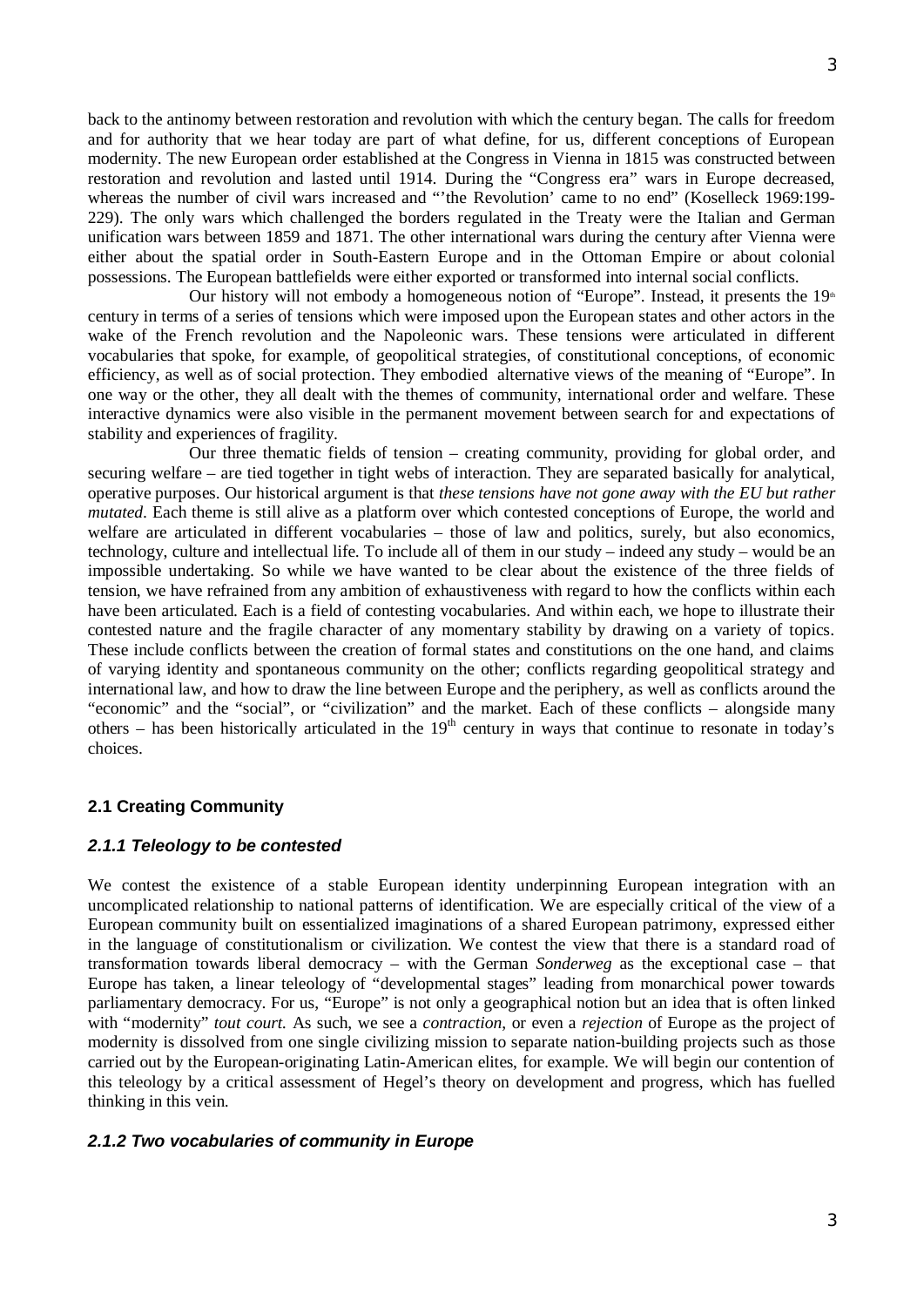Two 19<sup>th</sup> century languages have sought to ground the view of Europe as a community and to provide it with a definite place in the world. Both have had an awkward relationship with nationalism. They are the intertwined languages of constitutionalism and civilization.

# *2.1.2.1 Constitutionalism*

Formal constitutions were introduced almost everywhere in Europe during the decade after Napoleon's defeat. The rise of constitutional language has been conventionally interpreted as a first step towards parliamentarianism, leading in due course to the triumph of democracy. This undermines its open-endedness, however, the way it has been able to encompass the most varied forms of power – including by demarcating the (public) realm of legitimate political contestation from the (private) realm of consensus and search for private interest – and this open-endedness has remained almost completely unexplored. There is a lack of transnational studies concerning 19th century constitutionalism. Parallels to or differences from other European states have been only marginally considered. Only recently have new attempts emerged to write and interpret constitutional history on a comparative – above all European – level, especially in German historiography. However, all these projects are oriented towards typology – and not on an analysis of what the adoption of constitutional language *does* to political community.

We shall look for a position that is between national and European, focusing on the struggle between the principles of monarchical power and popular sovereignty as it unfolds in constitutional terms. We are especially interested in the changing conceptions of legitimacy under Max Weber's categories of traditional and rational *Herrschaft.* What is the role of charismatic tendencies (Caesarism), for example? Of special interest is the emergence of a public sphere based on social critique and opinion formation which gave new preconditions for the execution of royal power. The emergence of public spheres meant open value contention about legal arrangements.

The difference between *national* constitutions and *Empires* undergoing constitutionalization processes, such as the Austrian-Hungarian, Russian and Ottoman realms, will be considered, as well as the "democratization" of constitutions and the suffrage; we will discuss questions of inclusion and exclusion, masses and elites. The aim of the analysis is a differentiated interpretation of the role of constitutional language in the creation of European polities, including in the broader transnational contexts. While much cultural analysis has assumed that constitutions "reflect" the shared values and beliefs of well-defined or preexisting communities, we see the existence of such communities as the *result* of cultural construction and the political search for internal coherence. In this work of construction the idea of the "constitution" has played different roles in different national contexts. Its legacy in Europe is multifarious.

We want to map out a European  $19<sub>th</sub>$  century in all its complexity and ambiguity. Key issues were legitimacy of power and the search for stability. Both involved an intricate dynamics of politics and law. There was no script to follow. Instead, Europe muddled through progressive steps and setbacks, revolution, reform, and reaction. Liberalism and monarchical rule were both challenged and often entered a more or less tenuous compromise.

# *2.1.2.2 The language of culture and civilization*

Constitutionalism operates with formal concepts and institutions. By contrast, the vocabularies of civilization and culture invoke informal self-understandings, values and ideologies of progress and decline. In the  $19<sup>th</sup>$ century these expressions began to connote social community in parallel to the construction of formal states. They were products of the same process of fragmentation of universalistic principles as the idea of nationality but richer in meaning and more flexible in use. Civilization and culture could be used to demarcate a community of values by reference to spontaneous religious, moral, aesthetic, scientific, or other such vocabularies.

Whereas "culture" was often used in parallel with "nation" (e.g. Friedrich Meinecke: *Kulturnation*) and aimed at a division within Europe, "civilization" was used to mark out Europe as an entity in relation to other world societies. Through "culture" the national past could be celebrated and marked out as against other European pasts. "Culture", like "civilization", was essentialised into a robust world view and core set of values that were assumed to stand stable in the flux of time. This discourse was closely connected to the idea of progress and the theory that different cultures, civilizations and nations were situated at different stages of development (e.g. Maine 1887). These were expressed by intricate legal distinctions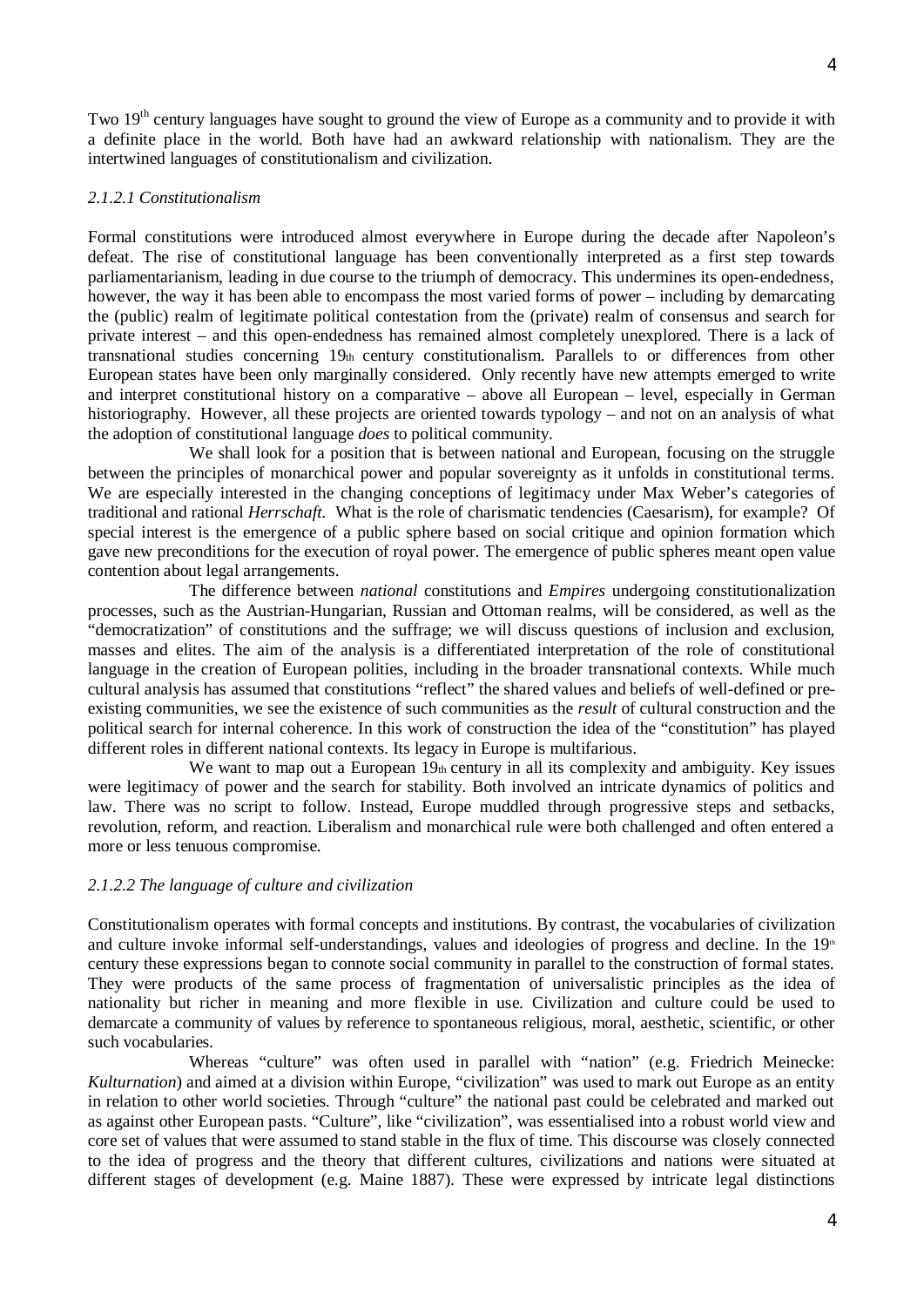Where "constitutionalism" was a vocabulary of especial importance inside Europe, "civilization" plays an organizing role outside. It was one of the key concepts in the semantic field developed by informal imperialism. The period between 1790 and 1914 can be described as a triumph of the Christian world mission, based on confidence in the superiority of European civilization. Many projects were covered by that language: religious missions, commercial expansion, administrative organization, military disciplining. The language of civilization connected moral, political, economic superiority of Europe and justified the developmental mission as its most significant legacy.

Our intention is to highlight the significance of both notions of culture and civilization as alternative languages of legitimacy that came to structure the semantic field of European and global politics in the 19<sup>th</sup> century. They were informal and flexible, and thus could be used for a number of political and economic projects alongside constitutionalism. They gave substance to identity-formation and conflict but also to ideas of progress and development all of which have continued, under different vocabularies, to define European self-understandings up to the present.

# *2.1.3 The entangled inter-dynamics between the language of constitutionalism and the language of culture and civilization*

Our analysis of the construction of "community" by reference to the vocabularies of constitutionalism, culture and civilization will focus on the integration in formal constitutions of the most varied kinds of political preferences – for example, the way authoritarianism may be written into and economic relations may be excluded from constitutions. How do the opposite but often equally important concerns of "change" and "stability" come to be articulated in constitutional debates? We will pay attention to the construction of meaning of notions such as "liberal", "democracy", "freedom", "sovereign", "culture", "civilization", "development", "progress", etc in the political and legal struggles of the century. The profiles of the legalpolitical cultures will show the variety of legal arrangements (international-national, public-private, commercial-social), legislative entanglements and their various connections to politics (*Rechtstaat* vs. *Sozialstaat*), for instance; law as frame of politics vs. politics shaping law, law interpretation vs. law making) as well as their self understandings in terms of civilization and development (hereunder the emergence of European mission societies: their environments at home and in the colonies). We will also investigate the shifting basis of legitimacy due to the expanding public spheres with political critique as a crucial dimension. The legitimization of political power moved from the divine and traditional to the public and modern. We will concentrate our analysis on some periods of particular value clash: the search for stability 1815-1820, the revolution 1848 and its aftermath, the emergence of the social question and its connection to the colonial question  $\left(\sim 1875 - 1885\right)$ , and the transformation of informal to formal empire around 1900. We will include analyses of the Latin-American experience as well as of the conflict of tradition and modernity in the constitutional debates in Russia and the Ottoman Empire.

# *2.1.4 Links to the present*

The debate around the European constitution that failed in 2005 departed from imaginations of essentialised European values. So does the debate on the War on Terror and the Iraq War. The impasse of these debates demonstrates the urgent need for a more complex and fluid conceptualization of "European values" with a development potential in very different directions. In a situation where the imagination of a European identity does not seem to provide mobilizing and legitimizing guidance any more, a more complex, political and legal understanding of the notion of "European values" will lead to a more realistic understanding of the historical foundation of Europe.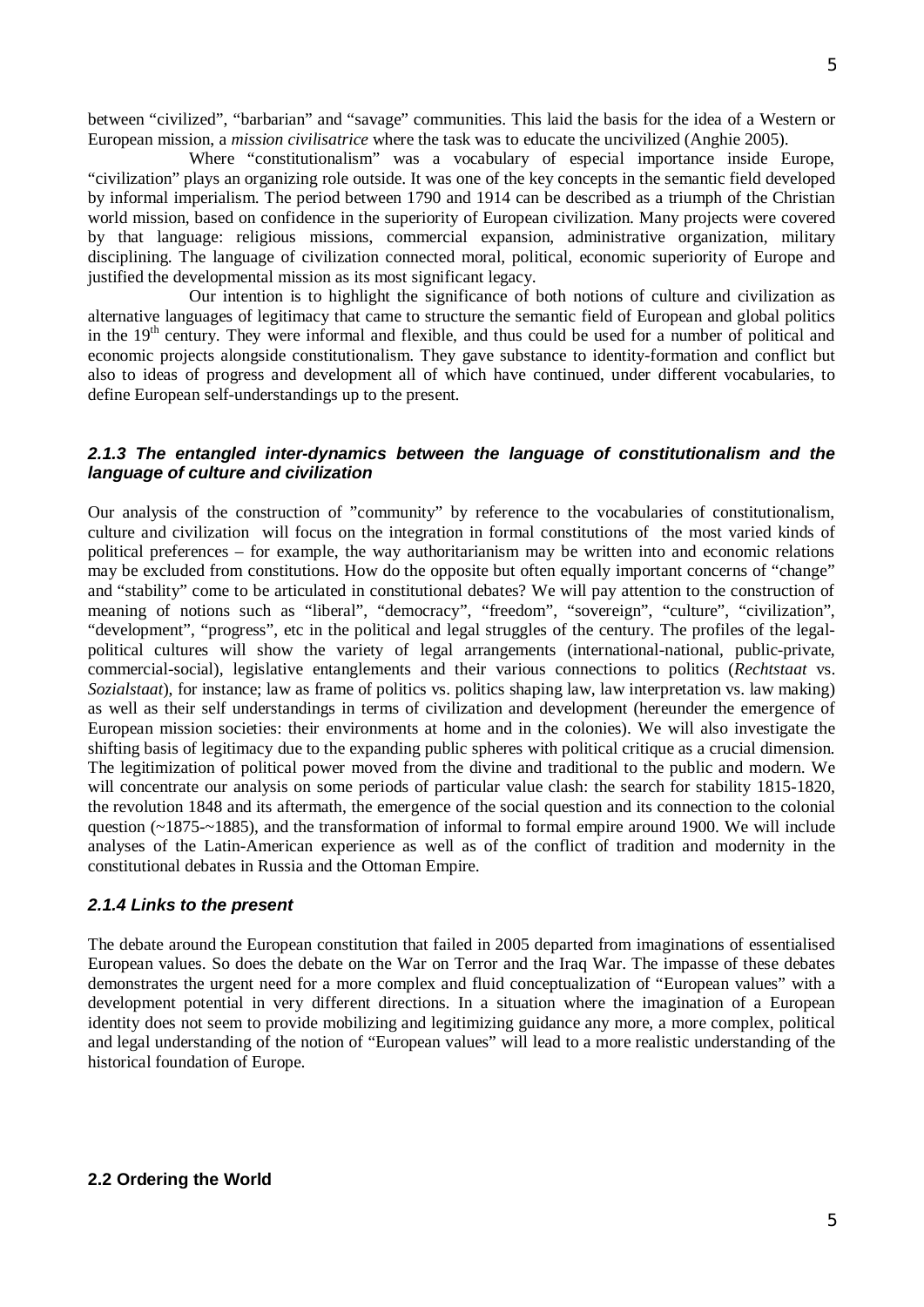#### *2.2.1 Teleology to be contested*

We now know that Europe will not be the leader of the world in the foreseeable future. Nor has it been a world leader for quite sometime. And still, European leadership remains one of the most persistent European teleologies. It is high time to take critical stock of Immanuel Kant's famous essay "Idea for a Universal History with a Cosmopolitan Purpose" (1785) where he refers to a "regular process of improvement in the political constitutions of our continent (which will probably at the end legislate for all other continents)". Following this, Europeans have seen Europe as the centre and point of departure of global progress.

### *2.2.2 Two languages of world order*

Two languages of world order developed in the of 19th century, that of dynastic territorial politics (geopolitics), and international law. Throughout the  $19<sub>th</sub>$  century, conceptions of European public order varied between the Great Power leadership under the European concert, and the international law of sovereign equals. The interplay between the two became more pronounced after 1870 when the establishment of the German Empire fundamentally changed the power relationships on the European continent. Would diplomacy become *Machtpolitik* or a search for some (natural) order? The transformation from monarchical towards parliamentary legitimacy (although to a certain extent achieved by 1914) increased the tension between the two languages: who would have the authority to bind the state? The non-European world was treated as a sideshow, dependent on European events and leadership, oscillating between imperial exploitation and the cultural ideal of future statehood.

#### *2.1.2.1 The language of geopolitics*

The dynamic between a European system of nation-states and a global system of Europe-based empires is crucial to grasp in order to account for 19th century geopolitics. When we employ the term "geopolitics" we are well aware that this concept was invented only around 1900 and that other conceptualizations were used in Vienna. It is a common misunderstanding that the European Peace of 1648 meant a rupture of the medieval multi-layered monarchical order (Teschke 2003). State politics to a large extent remained dynastic politics pursued as family enterprises. The monarchs had a stronger control over foreign politics than in domestic affairs. This lasted long after 1648 and was challenged only in the 19th century by the idea of national (people´s) sovereignty. The competition between these two principles of rule – monarchical and parliamentary – provides a basic part of our rethinking of the history of Europe.

Geopolitics in Europe was played out by the rules of the balance of power. True, a few months after the Vienna Congress, Tsar Alexander I added on another legitimizing principle based on a shared religious belief in the perpetual legitimacy of Europe's dynastic system. The attempt by the Holy Alliance to make their ruling order permanent through regular congresses failed, however, in the confrontation with the principle of national sovereignty. What little territorial stability was received within the Concert was bought at the price of internal instability: the number of civil wars and revolutions grew. The precise contours of the connections between external and domestic conflicts and between the two alternative principles of legitimacy remain to be explored. Moreover, the proclamation of the German Empire in 1871 shifted fundamentally the power balance on the European continent. The event foreboded a new time, which not only should be related to the German demonstration of military power but also to the break-through of industrial capitalism and the subsequent formation of working classes. The language of nationalism clashed with the language of class. The national question remained on the agenda but the stress on the European order grew through the acceleration of the social conflict in the wake of the market expansion. National socialism and class-struggle socialism were two alternative outlines of the future in Europe (cf. theme 3).

In 1858 Charles Darwin and A R Wallace launched the theory of the evolution of the species through natural selection. A few decades later this biological theory was translated into a social theory about the struggle for survival and the natural selection among nations. Competition on the world markets would result in the survival of the strongest and ever higher stages of European social organization. Social Darwinism channeled the social conflict in the emerging nation states into colonialism and struggle among the Europeans for global power. The biological metaphor was particularly strong around 1900. This was the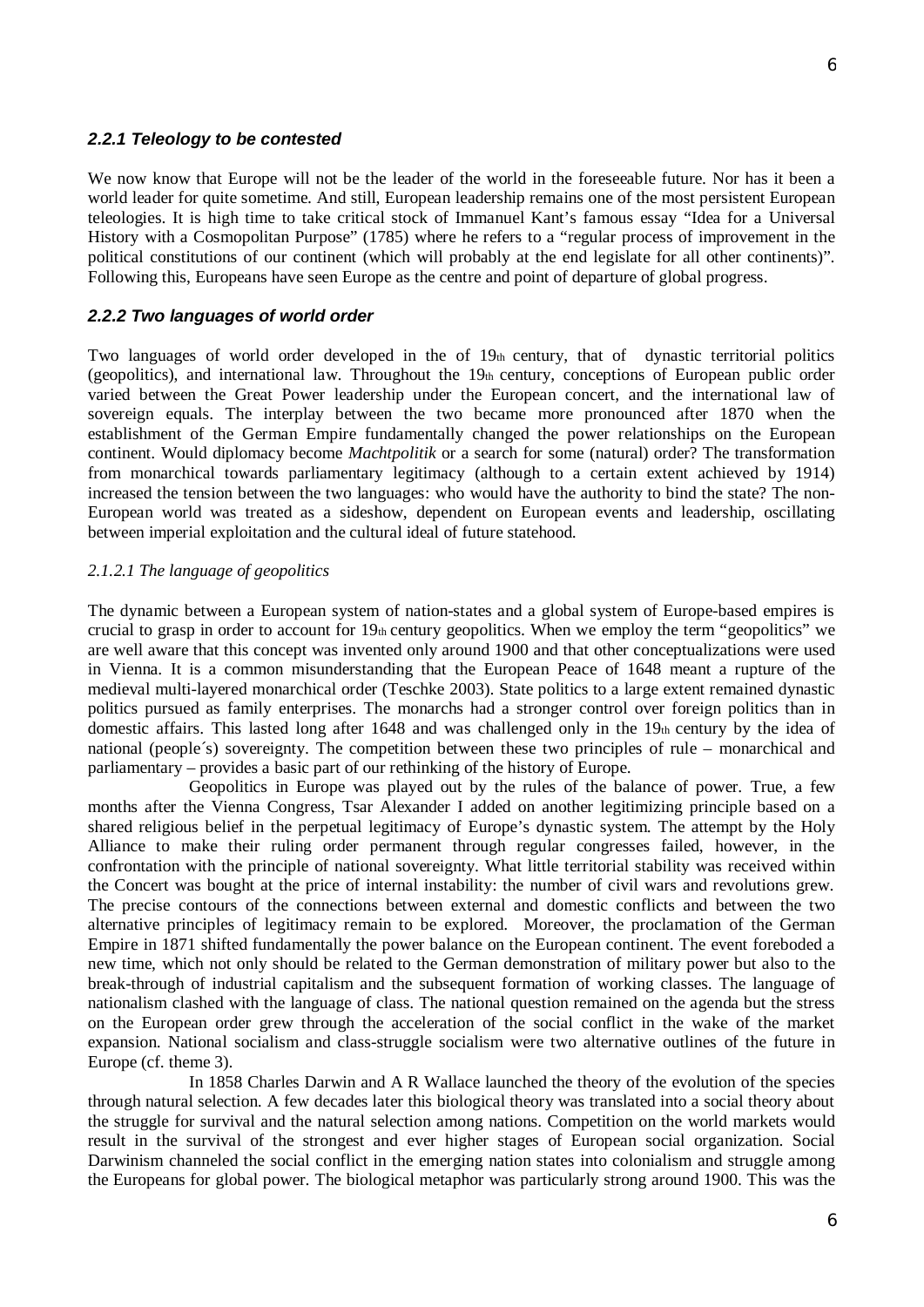time of imperialism when "informal empire", managed by colonial companies and missionary societies, shifted to "formal empire" created through territorial annexation. The language of empire integrated the language of nation into itself.

European conflict and stabilization is more complicated than just a matter of nation-state building. There was a global dimension to the European nation-formation, and the shift from monarchical to people's sovereignty was anything but a one-way linear development. We hope to develop a complex view on the territorial transformation of Europe in the  $19<sub>th</sub>$  century and on how this transformation was connected to the issues of legitimacy and power. As opposed to the standard IR analyses we insist on connecting the question of international order to the problem of national disorder. The language of geopolitics was based on a contradictory and complex mutation of ideas of monarchical territorial sovereignty, nationalism and popular sovereignty, colonialism and imperialism. If politics within this order was based on the law of the jungle, law was brought in as an attempt to bring order therein.

#### *2.1.2.2 The language of international law*

Competing with geopolitics was the emerging language of international law that spoke about equality, sovereignty, federalism and diplomacy. What existed in the 17th and 18th centuries as a form of philosophical contemplation was consolidated after the Vienna Peace of 1815 as "international law" in the chancelleries and universities of major European powers. As *jus publicum europaeum,* it provided a mirror in which European states could recognize and manifest their sovereignty and formalize their interaction. Alongside the European Concert, international law formalized such other aspects of the system as military alliances and commercial treaties between major powers, and a complex network of formal dependencies between European powers and their colonial possessions. The "state of war" was formalized with rules on neutrality, belligerency, and occupation. International law was used to provide legitimacy to the territorial-dynastic order, but also to contest it by reference to ideas of international and domestic justice. For example, political debates on nationalism, balance of power, legitimacy, democracy, free trade, religious toleration and degrees of "civilization" were articulated in new legal instruments (such as those of "recognition of states" or formal "equality") and novel legal doctrines. International law emerged as an instrument of stabilization in the framework of nation-state building; the establishment of national legal orders contributed to positive law increasingly overshadowing the natural law tradition. The social question is a case in point (cf. theme 3). There was quite obviously a tension between international law and politics for the expansion of transnational markets on the one side and positive national law for e.g. social protection on the other. A crucial question at the end of the  $19<sup>th</sup>$  century was how to overcome this tension.

We do not treat "international law" as a monolithic or stable set of rules, principles or institutions. Instead, we want to highlight it as one of the languages by which the Great Powers consolidated their directorate over European and colonial affairs, and which likewise provided a platform over which such a directorate could be contested from the civil society. Behind a novel language of sovereignty, jurisdiction, occupation, binding force of treaties, neutrality, and lawful warfare various actors were pursuing various domestic and international objectives. A complex technical discourse on nationality, asylum, and "political offences" laid the framework for the movement of political activists, anarchists and refugees across Europe especially in the latter part of the century. Outside the continent, the colonial expansion of European states was being supported as well as attacked by reference to doctrines about lawful occupation and degrees and forms of "civilization". In fact, the single most important aspect of the colonial history of the period 1815- 1914 – the turn from "informal empire to "formal empire" – was a *legal* construction. Instead of one single "international law" emerging from some historical teleology or *Zeitgeist* of the period, we will examine the various ways, in which a changing legal language gave form and direction to political projects across the century and across the world – in public and private law entanglements. Therefore it is more justified, as we do in the title of this project, to talk about *global law* than the conventional term international law connoting well ordered inter-state regulations. We will in the project underpin our proposed conceptual shift in this respect. For the moment the term global law is just a tentative proposal.

International law emerged from a set of formal rules of Great Power diplomacy and a rather marginal preoccupation of a limited number of (mainly German) academics to a politically powerful language to articulate the conflicting understandings of the nature and development of the international world by 1914. It was used by the peace and arbitration movements, by the officials and supporters of new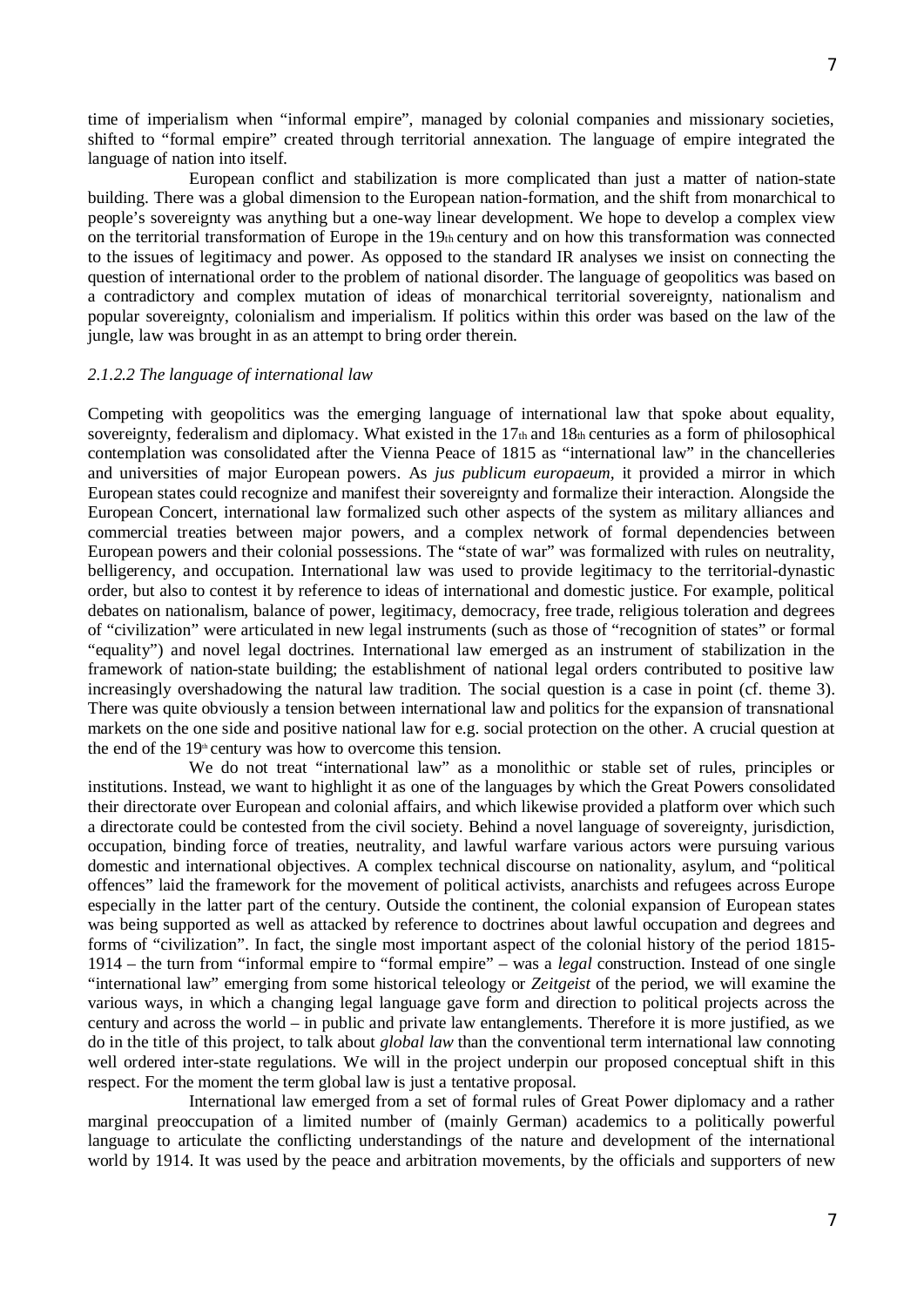international "unions", giving voice to interests at events such as the Peace of Paris, 1856, the Berlin Conferences of 1878 and 1885 or the Hague Peace Conferences of 1899 and 1907.

# *2.2.3 The entangled inter-dynamics between the language of geopolitics and the language of international law*

Our project will seek to bring together the languages of geopolitics and international law highlighting their entangled dynamics. We shall focus on the interests and projects highlighted by both languages. This will involve examining the tension between the domestic and the international, naturally, but also between Europe and the colonies. The shift from informal to formal empire, from imaginations of white man's burden to fully-fledged imperialism is of particular interest. Issues of suffrage, minority rights and gender inequalities were important during this transformation. One issue to which we will pay especial attention will be the paradoxical role of the notion and uses of "peace" in the century. On the one hand, "peace" was a crucial aspect of the re-ordering of the European politics within the confines of the restoration policy of the European Concert. Indeed, much of the "peace" here meant precisely the reestablishment of dynastic legitimacy and the suppression of revolutionary agitation. On the other hand, the burgeoning peace movements of the century operated with a wholly different notion of "peace" that they tried to push into liberally formulated international treaties and systems of arbitration. Especially towards the end of the century, the *topos* of "peace" had received varying meanings and became the carrier of varying projects from diplomatic re-organizations to socialism.

### *2.2.4 Links to the present*

One reason for the difficulty of establishing a European foreign policy today lies in the contrast between imagining Europe as a great power alongside the US and China and envisaging it as a special kind of "soft power" whose influence would be based above all on ideological and cultural grounds. The establishment of international courts, and the attention received by developments in the fields of human rights and democracy after 1989 has given rise to a lively debate on the "constitutionalization" of the international legal system, and what part European integration might play in it. On the other hand, Kosovo is a vivid example of the reemergence of European protectorates based on ideas of a specific European responsibility and on the use of legal and military instruments in consolidating European influence. What can be the role of Europe in the aftermath of the "Arab Spring"? Our purpose is to provide background for these debates by examining their pedigree in the heterogeneous 19th century debates on geopolitical influence and international law. Should Europe think itself as a super-power prepared for global military interventions? Or should it remain a soft power whose influence is channeled through economics and culture?

# **2.3 Securing Welfare**

#### *2.3.1 Teleology to be contested*

We contest the teleological view that holds that economic expansion guarantees automatic progress ("globalization"). Markets do not produce wealth without political management. While they solve some problems, they also create other problems. We wish to highlight the tensions between the economic and the social, between economic integration and social disintegration. And we want to stress the role of political decisions in responding to this tension. The key figure here is Adam Smith whose *The Wealth of Nations*  (1776) was based on very specific – but contested – assumptions about economic progress and the role of law in it. In Smith's theoretical construction of a growing economy, labour became a means, not only to maintain existence, but also to create expanding capital. Labour was synonymous with economic growth, and economic growth signified material and moral happiness. There is a tension between utopian utilitarianism and pragmatic reasoning in Smith's text. Later commentators, for example neo-classical thinkers in the 19<sup>th</sup> century, have overemphasized the utopian element. Smith's work was an extension of  $18<sub>th</sub>$  century natural jurisprudence and involved a "classical" theory of the role of law in transmitting the perspective of the "impartial spectator" into the distribution of social goods. According to this view, it is possible to condense an "ideal" system of social relationships within legal rules whose application will produce the most just, and the most economically equitable outcome, regardless of time and place. Present debates about "rule of law"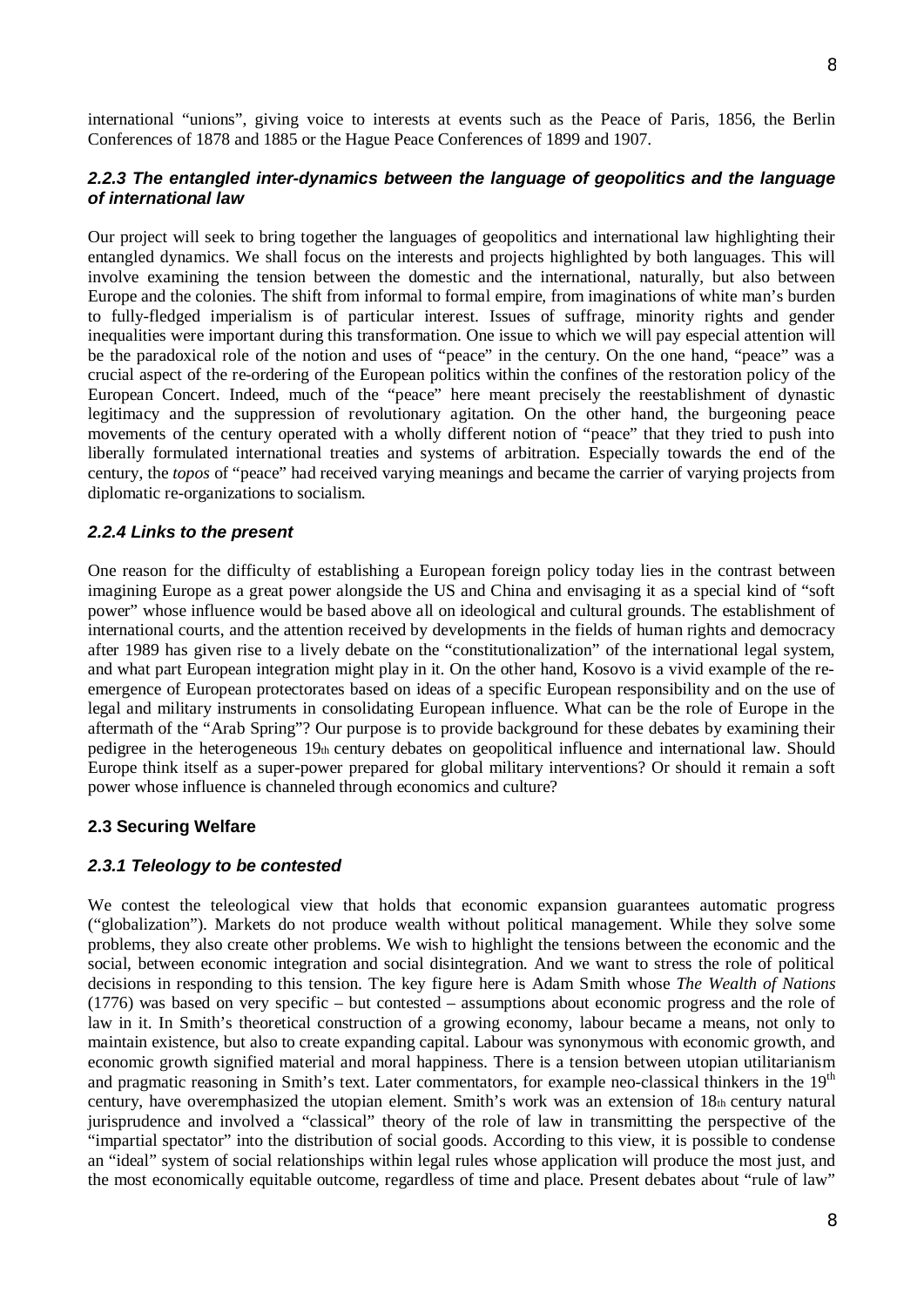and "good governance" manifest this view of law as well. We do not share it. Legal systems are indeterminate in their consequences: the same rules produce different results in different contexts. There is no golden road to prosperity through property rights and freedom of contract. Everything depends on contingent political choices.

# *2.3.2 Two languages of European Progress*

European modernity has always involved a belief in progress. The future can be made different – and better – through human agency. Both ideas about economic efficiency and social solidarity have reflected this belief. They have been enshrined in two separate discourses and academic disciplines, namely economics and sociology. But though separate, both constantly defer to each other. Their contrast has also received other manifestations, like the one between legal rationalism and the historical approach. Instead of separating the opposite languages of progress, as is customary, and linking them to specific (for example, liberal and socialist) reform projects, we will bring the two languages together and demonstrate their entanglement and mutual constitution. Thus, for example, ending of serfdom in Russia illustrated a Europeanization strategy that drew precisely on the twin efforts towards solidarity and economic efficiency – and did this above all so as to solidify the imperatives of change and stability that were to guarantee the future of the ruling dynasty. Throughout the century it was obvious that although global markets and class solidarity may be different languages – each still drew from assumptions significant for the other. The constitution of the economic debates will be highlighted at the moment "before socialism", that is to say, when the conditions of the economic debate were laid out in the first decades of the century between advocates of contrasting positions on the role of the state in the economy.

# *2.3.2.1 The language of economic efficiency*

The move from the mercantilism of the 17th and 18th centuries to free trade in the  $19<sup>th</sup>$  drew largely upon Adam Smith's argument that free trade facilitates division of labour, which, in turn, was the key to economic efficiency and growth. These arguments supported the emergence of "classical legal theory"(Horwitz) that was based on a combination of individualism, positivism, and legal formalism and held that a proper "science of a legislator" (Smith, Haakonssen) would create a stable system of market-relations between individual property-holders by the enforcement of contracts through impartial rule. In this image, law would only transpose optimal economic relationships at the level of enforceable rights and duties. The only reason for public intervention in trade, for example, would be to guarantee freedom of exchanges.

No political break-through to free trade followed, however. In many European countries there was a protracted struggle between industrial owners and workers, who argued for free trade for market outlets and for cheap import of food, and agricultural producers, who argued for protection against cheap import. Britain applied free trade from the 1840s and countries like e.g. Belgium, Denmark and the Netherlands reduced the customs on imports of industrial commodities. Commercial treaties opened up new markets for European producers from the Ottoman Empire to China. Countries like USA and Russia protected their growing industries with customs of 100 per cent or more. The problem was more complex than just an opposition between industry and agriculture. Even free trade adherents became protectionists under changing economic conditions. During the 1880s, under conditions of economic depression on markets for industrial products and dumping of cheap cereals from USA and Russia on the agrarian markets, the customs issue became a burning political problem. Consequently, Europe shifted in the 1880s towards protectionism. There was a spillover to military and geopolitical perspectives and to the relationships between Europe and the colonies (themes 1 and 2). We hope to retrieve the complexity of dependencies between free trade and regulation in reaction to social concerns.

The scenario we hypothetically discern is anything but the smooth development of Smith's economic liberalism in tandem with a not less smooth development of political liberalism towards democracy. The more precise connections in the international-national and political-legal nexuses remain to be explored.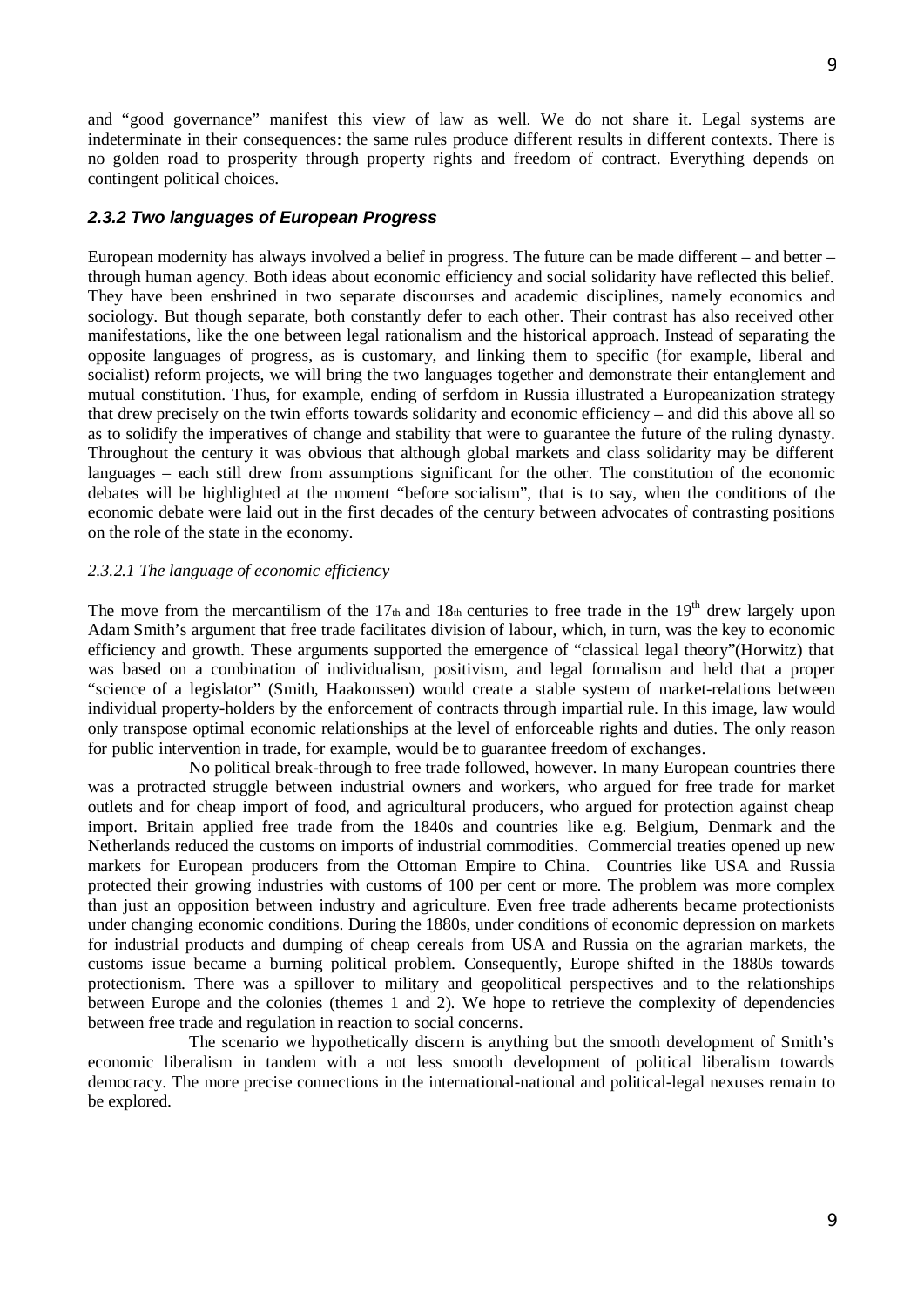#### *2.3.2.2 The language of social solidarity*

Smith's theory about universal economic expansion towards general wealth was closely connected to the notion of economic progress transmitted through a formal system of enforcing contractual rights. His ideas were, however, contested in the 1870s when a long economic depression began and reinforced the social disintegration in the wake of economic integration. Social protest increased and "class" emerged as an important political category..

In Germany, in particular, renewed interest in the active role of the state in economic modernization and growth, and an emphasis on the pivotal role of protectionism and infant industry tariffs creating a modern industrial nation led to the foundation of the *Verein für Sozialpolitik* in 1873 with its stress on the social dimension in nation-building.

At the same time, the individualism and rationalism that had informed "classical legal theory" was being undermined by more collectivist, program-oriented ideas about law and legal reform. Instead of a transformation of rational (natural) rules, legislation was seen increasingly as a matter of contending interests (Jhering). Those interests now included collective demands for various social programs and improvements. In the 1860' and 1870's began a "second globalization of law" in terms of expansion of social and labour legislation, and an increasingly interventionist public realm. The task of legislation was no longer the enforcement of private contracts but carrying out social reforms (Kennedy 1997). The idea of the *Sozialstaat*, which guaranteed social rights, emerged as an alternative to the idea of the *Rechtstaat*, which guaranteed freedom of contract.

With growing attention to the social issue the metaphoric language shifted from the market to Darwin's "struggle among species and natural selection". The image of the world became one of nations struggling for survival. This had a clear connection to the emergence of formal empire and military imperialism. The social pressure created by and creating protectionism was channelled both into domestic and external conflicts (cf. theme 2). The language of an harmonious division of labour was overtaken by the languages of class struggle and nationalism.

The language of economic efficiency connected with the vocabulary of the nation; "progress" and "economic strength" served as bridging arguments. From the 1870s onwards a growing connection also emerged between the language of social solidarity and the language of the nation. It was the task of the legal system(s) to articulate the "social and historical reality" of the nation to far-reaching legislative projects of reform. This was also seen as a means to integrate social protest in a collective nation-building project. Inside the contending legal approaches "nation" and "class" emerged as competing categories of community. Politics and legislation about the social problems emerged through national compromises not through international class solidarity.

# *2.3.3 The entangled inter-dynamics between the language of economic efficiency and the language of social solidarity*

 The rhetoric of economic efficiency did not translate particularly well into a settled set of principles of economic behavior. Nor did 'solidarity' provide much more than a rallying cry in the attempt to negotiate the political pitfalls that the new economic world had opened up. Economic and social theory remained beholden to two metaphorical images of society that had emerged from the Enlightenment. One took society as a given, a natural organism perhaps - a body, a family or a garden - or else an impersonal mechanical device - a machine or a clock, for instance. The other viewed the future as *machbar*, makeable, by man in a progressive perspective (Unger). Neither legal positivism, nor any of its (naturalist) or social regulation competitors offered a self-evident set of social practices to be simply "applied". The furious search for political and legal articulation of the reality of a conflictual society after the 1870's may have been intellectually fruitful – and it certainly determined much of the political and legal controversy in the  $20<sub>th</sub>$ century. But it did not resolve the problems of the fin-de-siècle years. The view on future as man-made opened up totally new possibilities for political entrepreneurs: the social engineer now stood against the social organism.

None of this meant that conceptualizations of society in terms of a self-propelling machine disappeared. On the contrary, ideas of self- organization were expressed, for example, in organic and historical concepts of the nation. The metaphors of self-organization and constructivism remained the two main metaphors of modernity producing interactive dynamics under their respective references to the fictions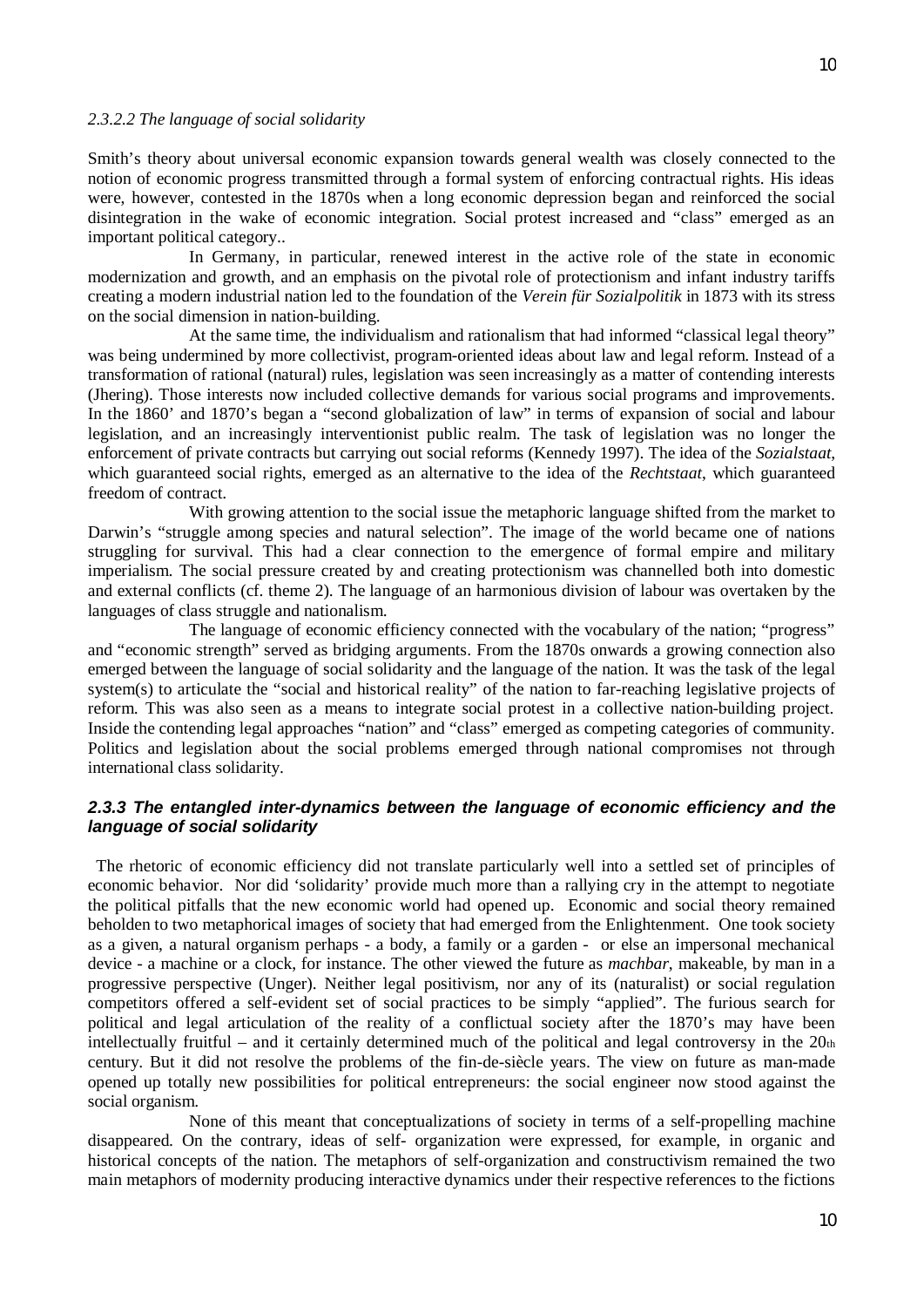of the market and the state and to the theories of free trade and protectionism, involving tension between economic efficiency and social solidarity. The metaphors and the theories had a strong impact on the  $19<sub>th</sub>$ century attempts to come to terms with future through politics and legal norms.

### *2.3.4 Links to the present*

The tension between economic efficiency and social solidarity and between the fiction of the market and the fiction of the welfare state is one of the most evident *Spannungsfelder* in Europe of today – each carries a distinct vision of the role of law and legislation in the government and reform of society. What is the role of formal "rules" in contrast to wide legislative "policies" in legal thought and in social and economic reform? The 19th century European experiences provide a historical backdrop of high relevance as a corrective in a simplistic debate under the label of "globalization".

### **3. Teleology**

A theme cutting across all our work is a focus on *teleology.* Teleology played an enormous role in scholarly cultures from 18th century enlightenment onwards. Arguably, its spread and diversification was a result of the growing impact of various cultures of scholarship (for instance natural science, history, philology, legal studies, economics, and theology) on epistemic notions, such as 'rationality', in society at large. The scholarly-academic culture of law, for instance, went hand in hand with practice-oriented political projects of legal codification, attempting to impose a rational order of the present and the future. As European theologies – from Christianity and Judaism alike – began to historicize the Bible they became a focal point for the re-negotiation of eschatological teleology and its combination with emancipatory agendas of various kinds. The connection between the academic production of teleology and technological, political, religious, literary and other discursive formations appears as a crucial concern for 18th-20th century history.

Teleology also forms a great part of the history of *political cultures*. Here, the question of future expectations and horizons of past experience as generated and molded by fields of political strife will be the most prominent concern. The most salient examples in European history are presumably liberalism (both constitutional and economic), socialism, and colonialism. In relation with this, it is mandatory that we examine also the epistemic foundations on which political languages of future and past are built. For instance, one may think here of notions of agency, of 'great men' and heroism, of salvation, of emancipation, of experience and witnessing, and of suffering as inscribed in particular political constellations.

As awkward as it may seem, teleology remains a part of the justificatory schemes of much European politics today. This owes a great deal to nineteenth-century arguments concerning history, causation, time, and meaning. These earlier debates nevertheless remain obscure and our intention is to put them in context, beyond the identification of 'high points' and canonical figures. Focusing chiefly but not exclusively on Germany (where philosophical and methodological debates were particularly acute), we hope to uncover the intellectual correlates to the political, scientific and administrative changes outlined in the previous sections that increasingly underscored a desire for a future that was predictable, reliable, manageable and also ethical.

In a special study we will explore the European utopias of peace and progress, as they were designed in Vienna 1815, Versailles 1919 and Paris 1951, and connect them to the tenacious and contentious search for a political economy that unified liberty and solidarity, a search that repeatedly confronted the utopias with the monotonous muddling through of everyday life and strife, and occasionally transformed them into dystopias.

In carrying out our examinations of teleology we shall hold Reinhart Koselleck's conceptual history as a methodological point of reference. This means focusing on the discursive struggle for interpretative power of key concepts as the engine of politics. His approach pushes us to ask *what* new concepts were introduced by *whom* and *when* (and which old concepts were given new meanings), and to what *purpose*. It encourages us to see intellectual developments as an open-ended struggle without a preexisting goal. This will contribute to giving shape to our sense that Europe has no essence and no roots and no pre-determined goal. Rather it is a constantly contested discourse – nothing more, nothing less – and must remain so in order to avoid any totalizing goal (Stråth 2000b). Constantly contested means open in negative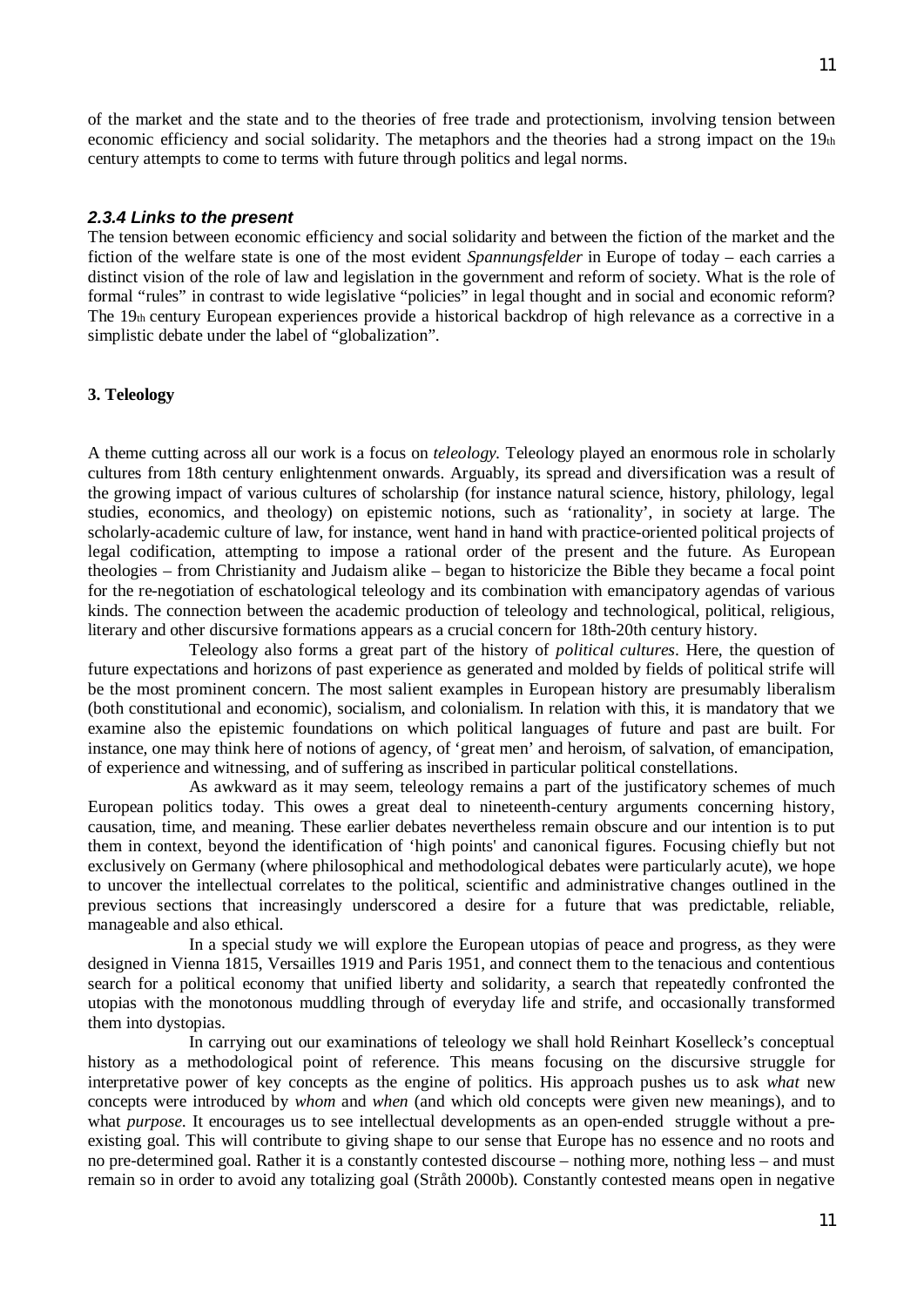as well as positive terms. We also draw upon the speech act theory of the Cambridge school with Quentin Skinner (1998 [1978], 2002) as protagonist. We endorse the view that the connection between language and action is not necessarily intentional in a perspective of rational choice, but quite often action comes first and the legitimizing language afterwards (see Freeden 2006; Freeden, Humphrey and Talshir 1996). Ideologies provide a big arsenal of arguments that can be picked up and combined in mutative ways that are contingent on the context and on what the arguers want to achieve. In the  $19<sup>th</sup>$  century, teleology became the predominant frame within which successful ideologies and arguments were to be pushed.

# *References*

Anghie, Antony (2004), *Imperialism, Sovereignty and the Making of International Law*, Cambridge: Cambridge University Press.

Bornhak, Conrad (1935), *Genealogie der Verfassungen*. Breslau: M. & H. Marcus (Abhandlungen aus dem Staats- und Verwaltungsrecht mit Einschluß des Völkerrechts; 50).

Brand, Peter, Kirsch, Martin, Schlegelmilch, Arthur (Eds.) (2006, 2008), *Handbuch der europäischen Verfassungsgeschichte im 19. Jahrhundert. Bd 1-2*. Bonn: Dietz.

Bridge, F R and Bullen, Roger (2005 [1980]), *The Great Powers and the European States System 1814-1914.* Harlow: Pearson Longman.

Brunner, Otto; Conze, Werner; Koselleck, Reinhart (Eds.), (1979-1997), *Geschichtliche Grundbegriffe. Historisches Lexikon zur politisch-sozialen Sprache in Deutschland*. Stuttgart: Klett-Cotta.

Chakrabarty, Dipesh (2001), *Provincializing Europe. Postcolonial Thought and Historical Difference.* Oxford: Oxford UP.

Fenske, Hans (2001), *Der moderne Verfassungsstaat. Eine vergleichende Geschichte von der Entstehung bis zum 20. Jahrhundert*. Paderborn: Schöningh.

Freeden, Michael (1996), *Ideologies and Political Theory: a Conceptual Approach.* Oxford: Clarendon.

Freeden, Michael, Humphrey, Mathew and Talshir, Gayil (2006), *Taking Ideology Seriously: 21st Century Reconfigurations.* London: Routledge.

Habermas, Jürgen (1991) *Communication and the Evolution of Society,* Cambridge, Polity. Habermas, Jürgen (2008) *Ach, Europa,* Frankfurt am Main, Suhrkamp.

Habermas, Jürgen (2011) *Zur Verfassung Europas. Ein Essay,* Frankfurt/Main, Suhrkamp.

Haakonssen, Knud (1981), *The Science of a Legislator. The Natural Jurisprudence of David Hume and Adam Smith*, Cambridge: Cambridge UP.

Hall, Catherine McClelland and Keith Rendall, Jane (2000)**,** *Defining the Victorian Nation, Class, Race, Gender and the British Reform Act of 1867*. Cambridge: Cambridge UP.

Halperin, Jean-Jacques (1999), *Entre nationalisme juridique et communauté de droit* , Paris PUF.

Hartung, Fritz (1940), "Die Entwicklung der konstitutionellen Monarchie in Europa". In: Hartung, Fritz. *Volk und Staat in der deutschen Geschichte. Gesammelte Abhandlungen*. Leipzig: Koehler & Amelang.

Hawgood, John A. (1939). *Modern Constitutions since 1787*. London: Macmillan & Co.

Hintze, Otto. (1970 [1941]). *Staat und Verfassung. Gesammelte Abhandlungen zur allgemeinen Verfassungsgeschichte [ed.byGerhard Oestreich]*. Göttingen: Vandenhoeck & Ruprecht.

Horwitz, Morton (1992), *The Transformation of American Law 1870-1960: The Crisis of Legal Orthodoxy,* New York, Oxford UP.

Jouanjan, Oliver (2005) *Une histoire de pensée juridique en Allemagne (1800-1918)*, Paris, PUF. Joerges, Christian, (2004), "The Challenge of Europeanization in the Realm of Private Law: A Plea for a New Legal Discipline", Florence: European University Institute Working paper Law Nr 12. Joerges, Christian, ((2005), "Rethinking European law Supremacy". Florence: European University

Institute Working paper Law Nr 12.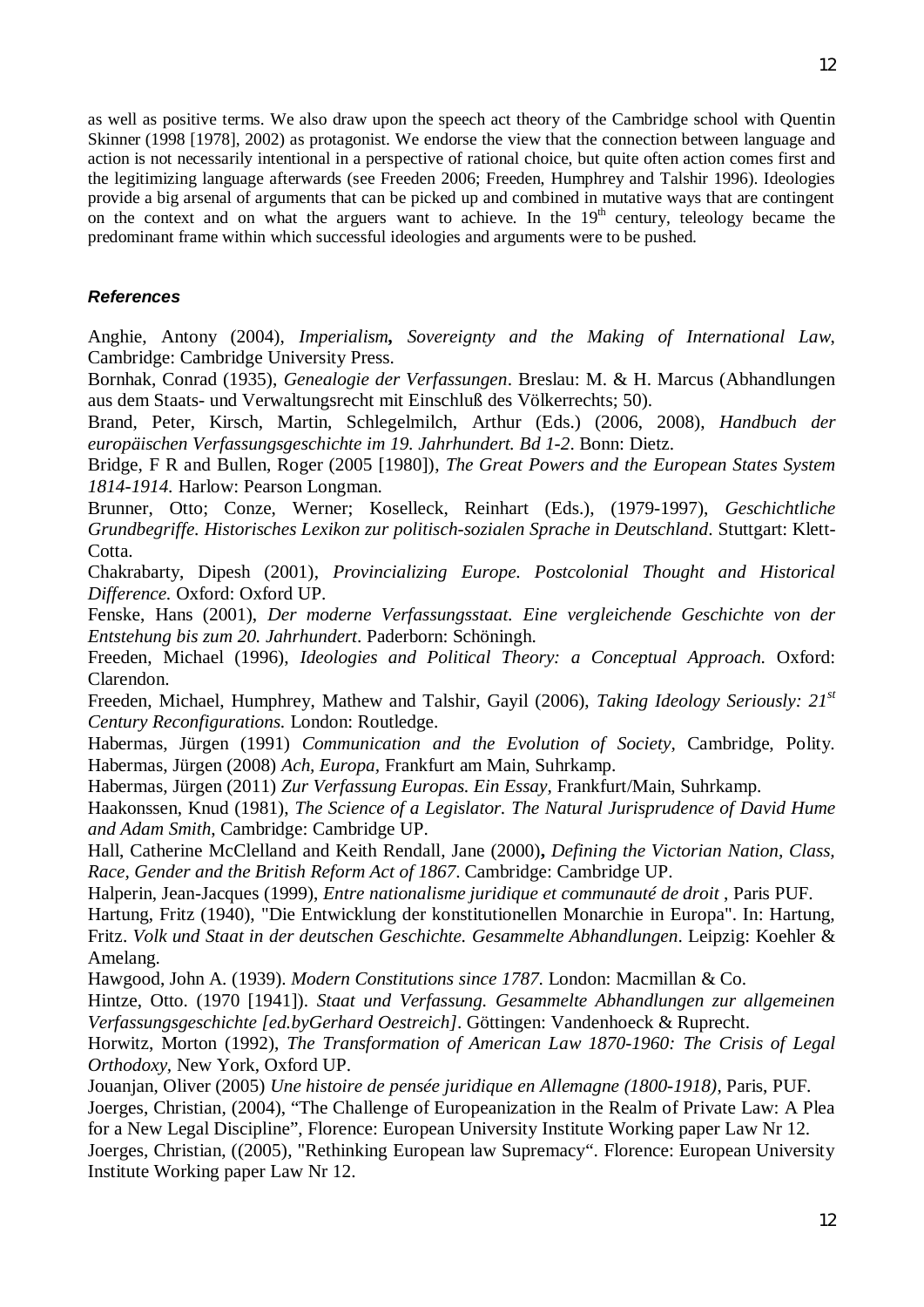Joerges, Christian, (2007), "Democracy and European Integration: a Legacy of Tension, a Reconceptualization and Recent True Concepts". Florence: European University Institute Working paper Law Nr 25.

Kennedy, Duncan (1997), *A Critique of Adjudication. Fin-de-siècle*, Harvard University Press.

Kennedy, Duncan (2006), 'Three Globalizations of Law and Legal Thought: 1850-2000' in Trubek, D.M. & Santos, A., *The New Law and Development. A Critical Appraisal*, Cambridge, Cambridge UP.

Kirsch, Martin (1999), *Monarch und Parlament im 19. Jahrhundert. Der monarchische Konstitutionalismus als europäischer Verfassungstyp – Frankreich im Vergleich*. Göttingen: Vandenhoeck & Ruprecht (Veröffentlichungen des Max-Planck-Instituts für Geschichte; 150).

Kirsch, Martin; Schiera, Pierangelo (Eds.) (1999), *Denken und Umsetzung des Konstitutionalismus in Deutschland und anderen europäischen Ländern in der ersten Hälfte des 19. Jahrhunderts*. Berlin: Duncker & Humblot (Schriften zur europäischen Rechts- und Verfassungsgeschichte; 28).

Kirsch, Martin; Schiera, Pierangelo (Eds.). (2001), *Verfassungswandel um 1848 im europäischen Vergleich*. Berlin: Duncker & Humblot (Schriften zur europäischen Rechts- und Verfassungsgeschichte; 38).

Koselleck, Reinhart (1959), *Kritik und Krise. Beitrag zur Pathogenese der bürgerlichen Welt*. Frankfurt am Main: Suhrkamp.

Koselleck, Reinhart (1969), "8. Die agrarische Grundverfassung Europas zu Beginn der Industrialisierung" in Louis Bergeron, François Furet and Reinhart Koselleck, *Fischer Weltgeschichte. Band 26. Das Zeitalter der europäischen Revolutuion 1780-1848. Frankfurt/Main:* Fischer Taschenbuch Verlag

Koselleck, Reinhart. (1979), *Vergangene Zukunft. Zur Semantik geschichtlicher Zeiten*. Frankfurt am Main: Suhrkamp.

Koselleck, Reinhart. (1979). "Fortschritt". In Brunner, Otto; Conze, Werner; Koselleck, Reinhart (Eds.), *Geschichtliche Grundbegriffe. Historisches Lexikon zur politisch-sozialen Sprache in Deutschland*. Stuttgart: Klett-Cotta.

Koskenniemi, Martti (2005 [1989]), *From Apology to Utopia: The Structure of International Legal Argument.* Cambridge: Cambridge UP.

Koskenniemi, Martti (2001), *The Gentle Civilizer of Nations. The Rise and Fall of International Law 1870-1960.* Cambridge: Cambridge UP.

Krebs, Paula M. (2004), *Gender, Race, and the Writing of Empire, Public Discourse and the Boer War*. Cambridge: Cambridge UP.

Lepetit, B (ed.) (1995), *Les formes de l'expérience. Une autre histoire sociale*, Paris, Albin Michel. Magnusson, Lars (2004), *The Tradition of Free Trade.* London: Routledge.

Maine, Henry Sumner (1887), *International law. The Whewell Lectures*, London, Murray

Mirkine-Guetzévitch, Boris (1936), "L'histoire constitutionnelle comparée". In: *Annales de l'Institut de Droit comparé de l'Université de Paris 2*, 85-98.

Persson, Hans-Åke and Stråth, Bo (Eds) (2007), *Reflections on Europe. Defining a Political Order in Time and Space.* Brussels: PIE-Peter Lang.

Reinhard, Wolfgang (1999), *Geschichte der Staatsgewalt. Eine vergleichende Verfassungsgeschichte Europas von den Anfängen bis zur Gegenwart.* Munich: Beck.

Schroeder, Paul (1994). *The Transformation of European Politics 1763-1848* Oxford: Clarendon Press

Schulz-Forberg, Hagen & Stråth, Bo (senior author) (2010) *The Political History of European Integration. The hypocrisy of democracy-through-market,* London, Routledge.

Sellin, Volker (2001), *Die geraubte Revolution. Der Sturz Napoleons und die Restauration in Europa.* Göttingen: V&R.

Skinner, Quentin, (1998 [1978]), *The Foundation of Modern Political Thought.* Cambridge: Cambridge UP.